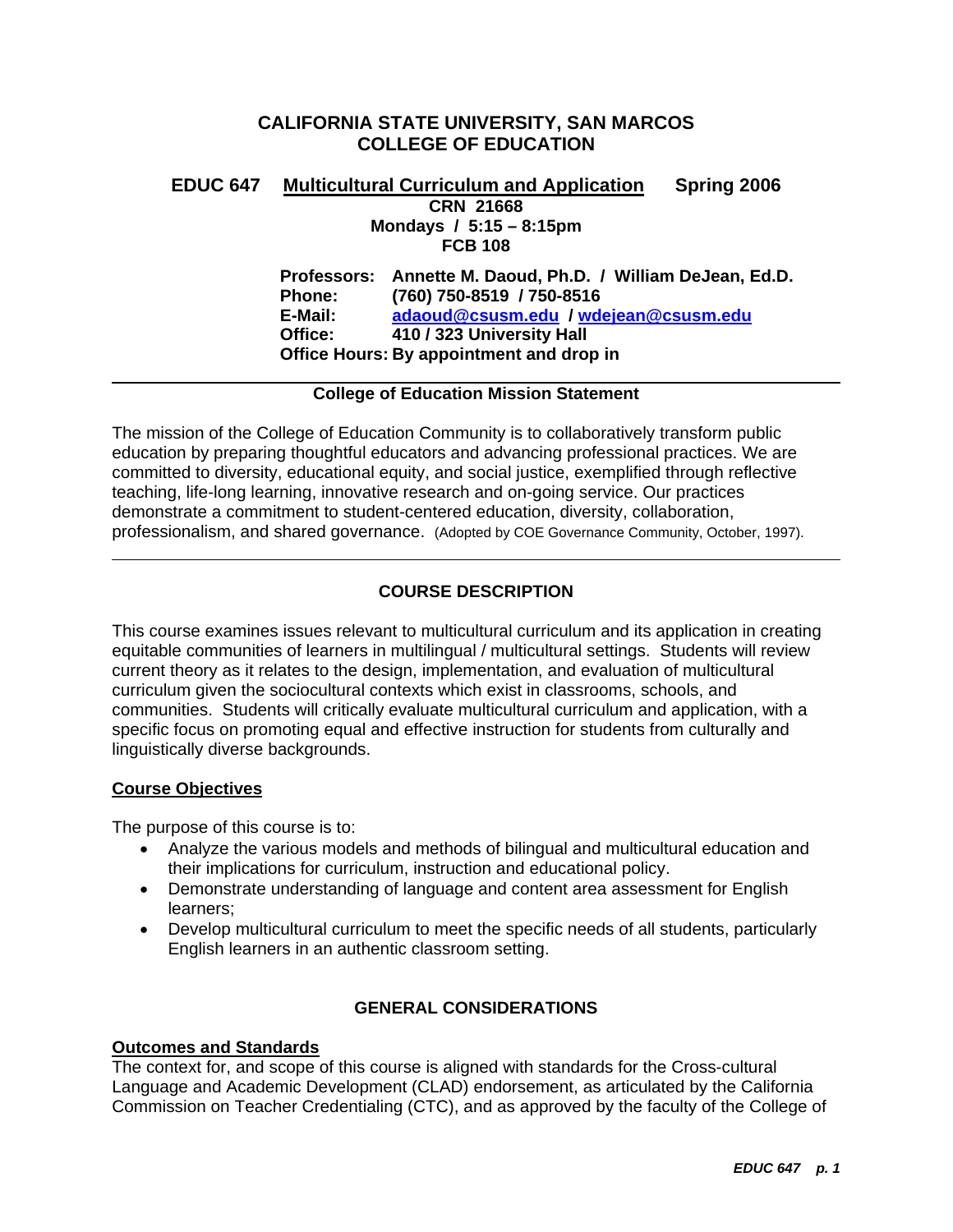Education in development of the program approval documents. (Note: As of 2002, the CLAD competencies are collectively referred to as an *Authorization to Teach English Learners*.) Further consideration has been given to the alignment of standards for multicultural education as articulated by the National Council for Accreditation of Teacher Education (NCATE), the Interstate New Teacher Assessment and Support Consortium (INTASC), and the National Board for Professional Teaching Standards (NBPTS). Emphasis is placed on learning outcomes (what you know and can demonstrate) rather than on inputs (putting in "seat time", meeting minimum criteria for assignments, checking off tasks and activities), and how these outcomes correspond to your potential to enhance student learning as a new teacher.

# **Ability**

Every student has the right to equitable educational consideration and appropriate accommodation. Students having differing ability (mobility, sight, hearing, documented learning challenges, first language/English as a second language) are requested to contact the professor at the earliest opportunity. Every effort will be made to accommodate special need. Students are reminded of the availability of Disabled Student Services, the Writing Center, technology assistance in the computer labs, and other student support services available as part of reasonable accommodation for special needs students.

### **Academic Honesty**

It is expected that each student will do his or her own work, and contribute equitably to group projects and processes. If there is any question about academic honesty, consult the University Catalog.

### **Appeals**

Every student has the right to appeal grades, or appeal for redress of grievances incurred in the context of any class. Disputes may be resolved informally with the professor, or through the formal grades appeal process. For the latter, consult Dr. Kelly, Associate Dean.

### **Students with Disabilities Requiring Reasonable Accommodations**

Students are approved for services through the Disabled Student Services Office (DSS). The DSS Office is located in Craven Hall 5205, and can be contacted by phone at (760) 750-4905 or TTY (760) 750-4909. Students authorized by DSS to receive reasonable accommodations should meet with their instructor during office hours or, in order to ensure confidentiality, in a more private setting.

# **College of Education Attendance Policy**

Due to the dynamic and interactive nature of courses in the College of Education, all students are expected to attend all classes and participate actively. At a minimum, students must attend more than 80% of class time, or s/he **may not receive a passing grade** for the course at the discretion of the instructor. Individual instructors may adopt more stringent attendance requirements. Should the student have extenuating circumstances, s/he should contact the instructor as soon as possible. (*Adopted by the COE Governance Community, December, 1997*).

### **COURSE REQUIREMENTS**

*NOTE: I RESERVE THE RIGHT TO CHANGE, ADD TO, OR DELETE ANY MATERIAL OR ASSIGNMENT FROM THE COURSE.*

This course is structured as a graduate-level seminar. The success of a seminar is dependent upon each and every participant being prepared. My role will be to "facilitate" and to intervene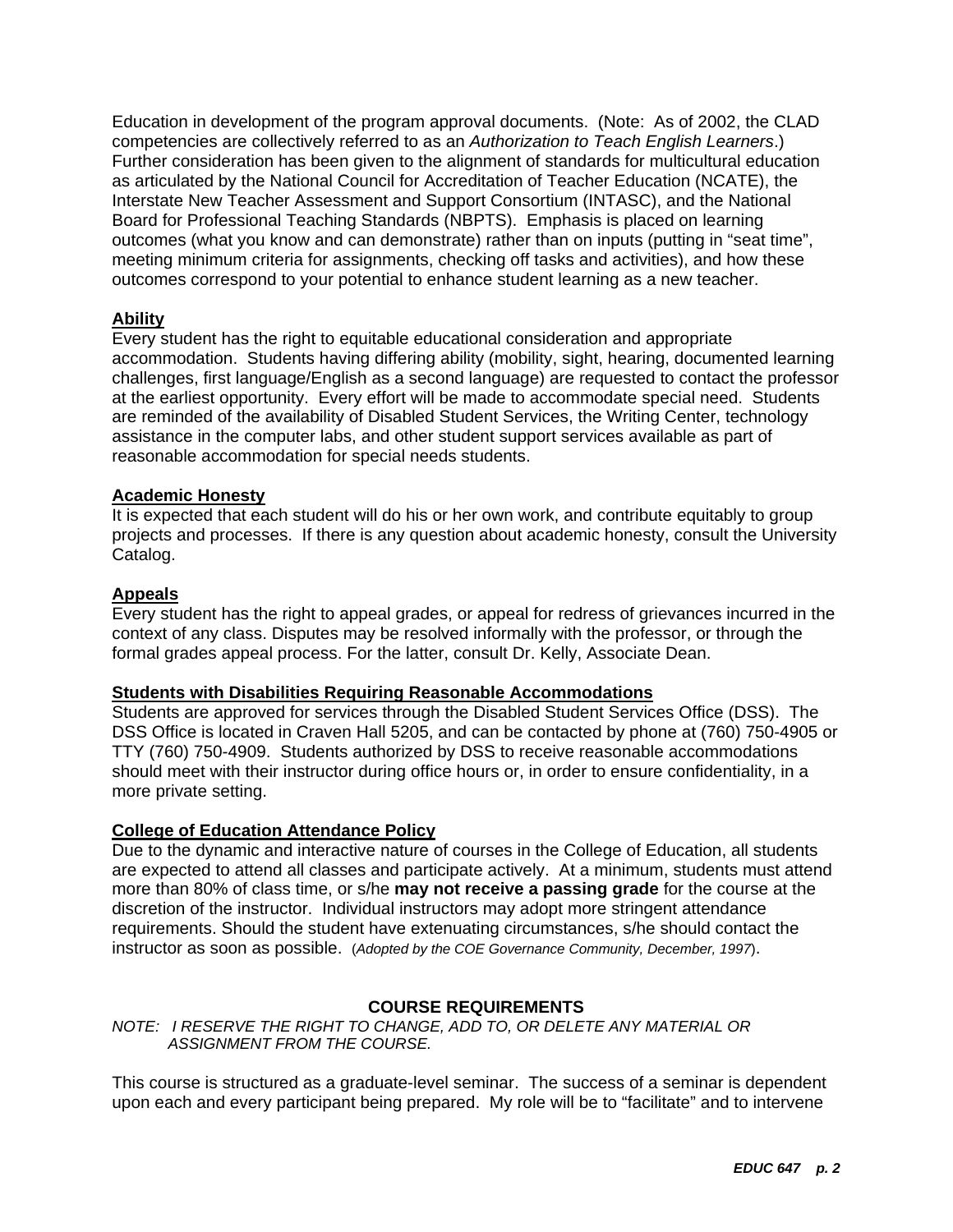as necessary to prompt a topic. I do not intend to lecture each week, or to be the focus of the class. You will work to develop your **knowledge base** through the readings, discussions and presentations.

### **Required Texts**

- Boyer, J. and Baptiste, H.P. (1996). Transforming the Curriculum for Multicultural Understanding: A Practioner's Handbook. San Francisco, CA: Caddo Gap Press. ISBN: 1-880192-19-5
- Sleeter, C. (2005). Un-Standardizing Curriculum: Multicultural Teaching in the Standards-Based Classroom. New York, NY: Teachers College Press. ISBN: 978-8077-4621-9

Multicultural / Multilingual Readings (available from the Instructor)

### **Grading Policy**

All assignments are due on the dates indicated below. Assignments turned in late will not receive full credit. Please manage your time and plan accordingly. Assignments must be typewritten, double-spaced and with standard margins unless completed in class, and should be in APA format. It is expected that all assignments will reflect graduate-level composition.

The following grading scale will be used:

| $92 - 100$ | A:    | $82 - 87$ | - B:    |
|------------|-------|-----------|---------|
| $90-91$    | - A-: | $80 - 81$ | B-      |
| 88 - 89    | B+:   | 79-below  | Failing |

# **DESCRIPTION OF ASSIGNMENTS**

# **1. Attendance and Class Participation 20 points**

You are expected to attend all class sessions and participate actively in discussions and activities. In order to do so, you are expected to complete all required readings by the assigned date. *Missing more than one class session will result in the reduction of your grade.* Being consistently late and/or leaving class early can also lower your grade. These measures should not be considered punitive, as students are expected to establish appropriate personal, academic, and career-ladder priorities. Therefore, these measures should be viewed as taking appropriate individual responsibility for one's own learning in a democratic, collaborative and reciprocal-learning environment.

### **2. Discussion Leader 20 points**

Individually or in pairs, students will lead a class discussion on assigned readings, choosing the aspects they wish to highlight in the readings for the discussion. *Each student or pair of students will turn in written questions they will use to lead their discussion.* Students may be asked to be discussion leaders multiple times during the semester (approximately 30 minutes).

**DUE: Throughout the semester** 

**3. Multicultural / Social Justice & Equity Curriculum Presentation 20 points**  In small groups (3-4 students per group), students will research multicultural / social justice and equity curriculum and present their findings to the class. The curriculum can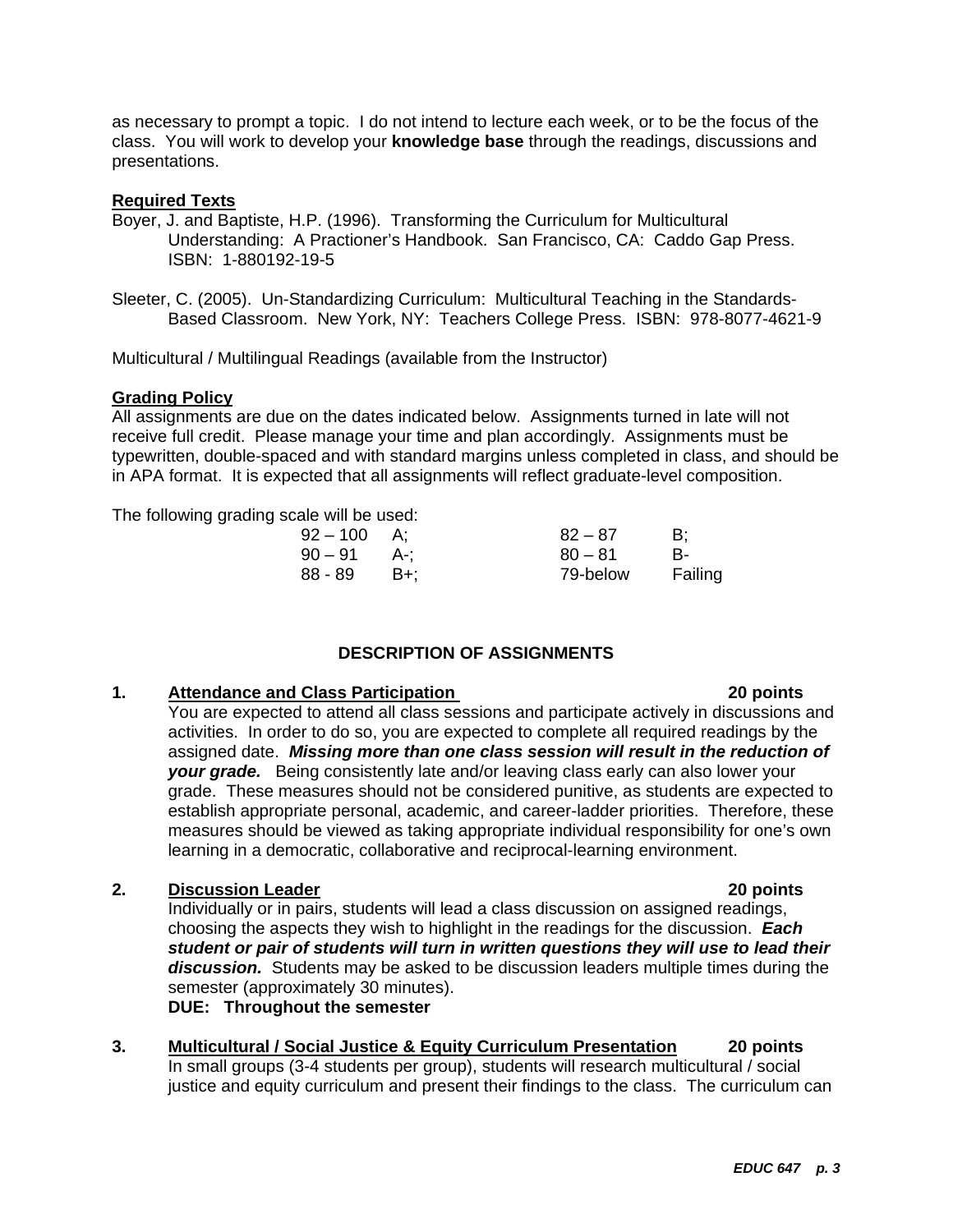focus on any aspect of multicultural education including equitable education for English learners. Each group should write a short annotation for their curriculum that includes:

 APA – style reference Appropriate grade level(s) Appropriate content area(s) Appropriate ELD proficiency level(s) – if applicable 3-4 Sentence description of the resource

Each group will present their multicultural / social justice and equity curriculum to the class (approximately 30 minutes), AND share their annotations with the class. **DUE: Throughout the semester** 

**4. Multicultural Curriculum Unit Plan / Self-Developed Practicum 40 points**  Each student will have the opportunity to develop a multicultural curriculum unit plan / practicum that can be used in your classroom, at your school, in your community - with students, teachers and families. You can use the following outline as a guideline for the information that should be included in your curriculum / practicum.

*PLEASE NOTE: If you are taking this class to fulfill a CLAD requirement, your curriculum / practicum must address the needs of English learners.* 

| <b>Students:</b>         | Describe the students, grade level(s), language level (s),<br>placement information on students in your practicum.                                                                                                                                                                                                                                                                             |
|--------------------------|------------------------------------------------------------------------------------------------------------------------------------------------------------------------------------------------------------------------------------------------------------------------------------------------------------------------------------------------------------------------------------------------|
| <b>Objectives:</b>       | You must identify what (objectives: both content objectives and<br>language objectives) you are doing and discuss how what you are<br>doing will be an important part of your learning.                                                                                                                                                                                                        |
| <b>Assessment:</b>       | Your plan for assessment should address the following questions:<br>How will your students demonstrate mastery of the content and<br>language standards / objectives?; What varied authentic products<br>will be produced?; and What multilevel assessment criteria will be<br>used to accommodate students at various language proficiency<br>levels and/or students' varied learning styles? |
| <b>SDAIE Strategies:</b> | Identify the scaffolding strategies you have observed or are<br>using in your practicum as well as a reason for selecting those<br>scaffolds.                                                                                                                                                                                                                                                  |
|                          |                                                                                                                                                                                                                                                                                                                                                                                                |
| Write-up:                | Submit a write-up of your practicum in a format that is clear and<br>understandable.                                                                                                                                                                                                                                                                                                           |
| <b>Materials:</b>        | Include a resources list that describes material(s) that seem to<br>have been useful to you.                                                                                                                                                                                                                                                                                                   |

Alternative assignment: With the approval and guidance of the instructor, you have the option to write an 8-10 paper (a literature review) that focuses on multicultural / social justice and equity curriculum. Your paper must be in APA format.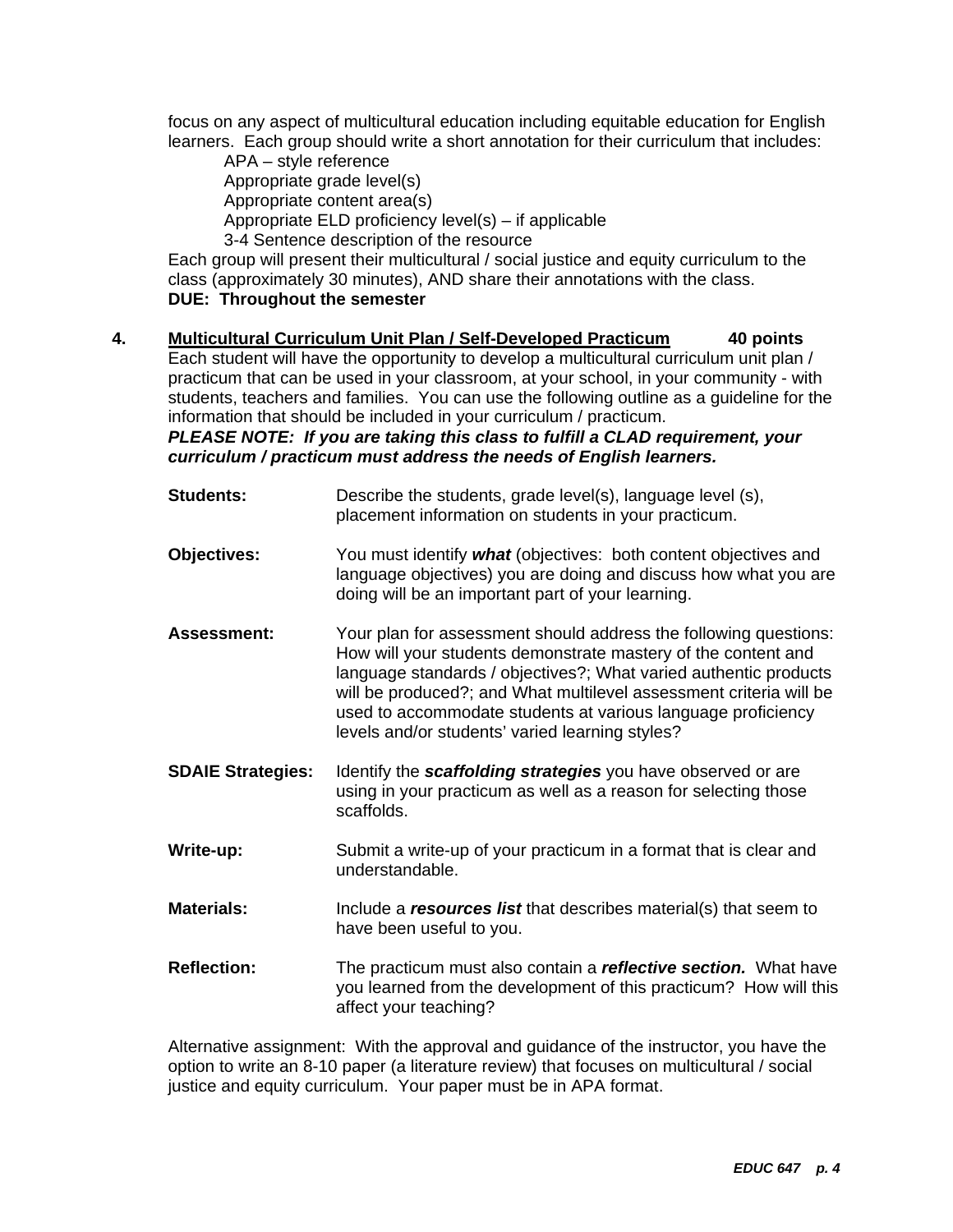# **1/23/2006 Session 1: Course Overview / Definition of Terms**

Course Overview Definition of Terms Multicultural Education Bilingual Education English Learners Multicultural Curriculum Preview

### *Assignment for Session 2:*

Bring information to the next class session about the instructional program at your school in regards to Bilingual and Multicultural Education.

*Read:* 

Boyer and Baptiste: Chapters 1-2

### **1/30/2006 Session 2: Multicultural / Bilingual Teaching**

Discussion of the Readings

Presentations and analysis of instructional programs (bilingual and multicultural education) at school sites

*Assignment for Session 3:* 

Bring in your instructional calendars for last semester or an outline of what you taught (September – January)

*Read:*  Boyer and Baptiste: Chapters 3-4

### **2/6/2006 Session 3: Approaches to Multicultural Education**

Discussion of Readings Multicultural Curriculum Search – Presentation #1 Analysis of Instructional Calendars

- Identify aspects of multicultural education represented race, class, gender, socioeconomic status, religion, sexual orientation, etc.
- Are multiple perspectives represented in the curriculum?
- Which approaches to multicultural education are used?
- Are issues of social justice and equity represented in the curriculum?
- How can you incorporate multicultural education & social justice and equity into your calendars and still meet the standards?

*Reading Assignment for Session 4:*  Boyer and Baptiste: Chapters 5-6

# **2/13/2006 Session 4: Approaches to Multicultural Education**

Discussion of Readings Multicultural Curriculum Search – Presentation #2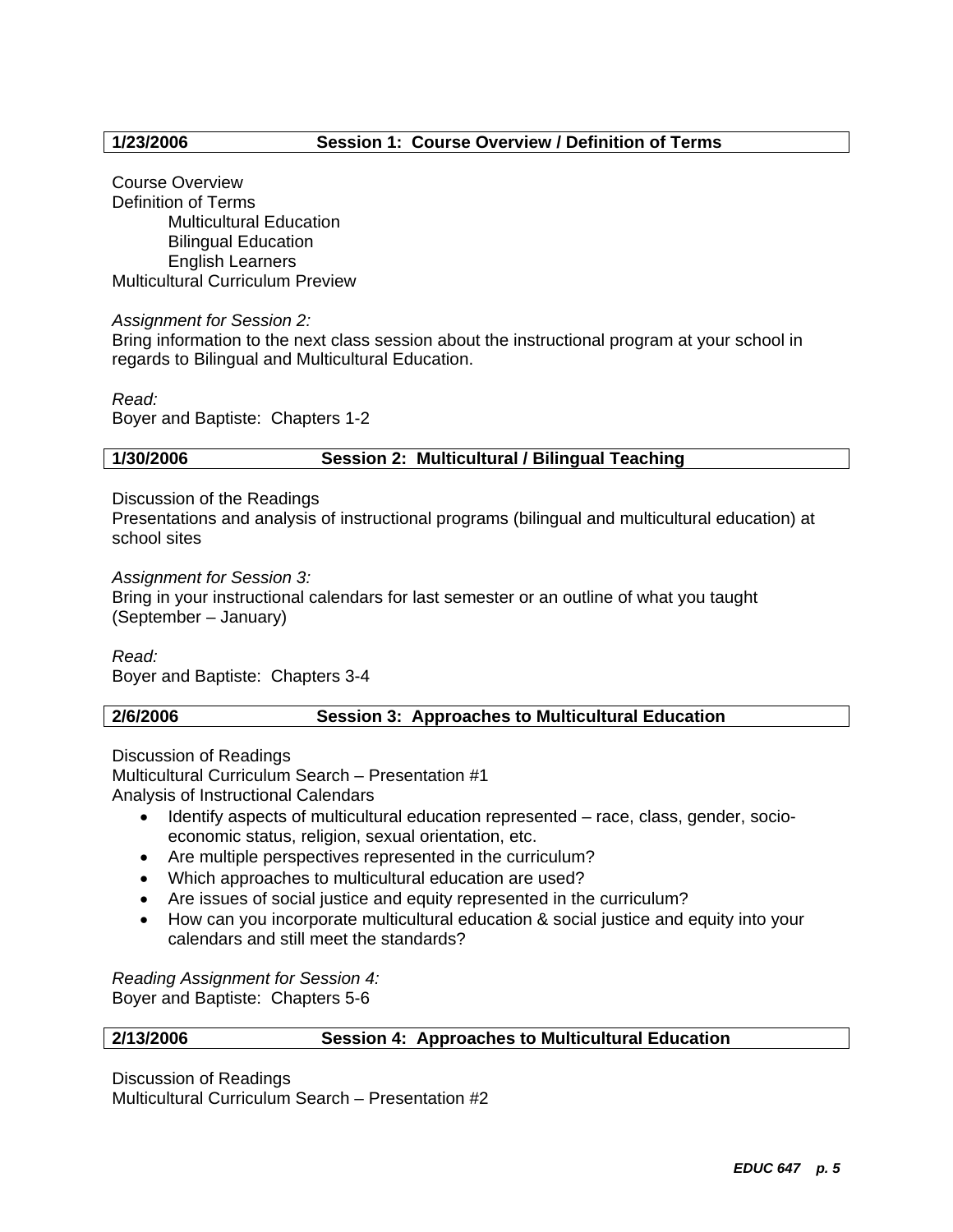Gay, Lesbian, Bisexual and Transgender students and families

*Reading Assignment for Session 5:*  Boyer and Baptiste: Chapters 7-9

### **2/20/2006 Session 5: Approaches to Multicultural Education**

Discussion of the Readings Multicultural Curriculum Search – Presentation #3 Gay, Lesbian, Bisexual and Transgender students and families

*Assignment for Session 6:*  Bring in lesson plans and/or units that you have recently taught in your class – any content area.

*Read:*  Boyer and Baptiste: Chapters 10-11

# **2/27/2006 Session 6: Curriculum Development**

Discussion of the Readings

Analysis of lesson plans / units

- Are multiple perspectives represented in the lesson / unit?
- Are aspects of multicultural education & social justice and equity represented in your lesson / unit?
- How can your lessons be modified to do so?

*Reading Assignment for Session 7:* 

Echevarria, Vogt & Short: Chapters 4-6 (Reading available from the Instructor)

### **3/6/2006 Session 7: Curriculum Development for English Learners**

Discussion of the Readings

English learners and the context of a multicultural / multilingual society

Cultural and linguistic backgrounds of English learners in California

Continued Analysis of the lesson plans / units to better meet the needs of your English learners

- Identify specific strategies used for English learners in your lesson plans / units
- Is content presented with strategies that are challenging AND accessible to the English learners based on their proficiency levels (i+1)?
- How do the strategies you have designed help your English learners have access to academic language? Higher-order thinking skills?

### *Assignment for Session 8:*

Gather information on students in your class – CELDT scores, test scores, learning styles, etc.

*Read:* 

Boyer and Baptiste: Chapters 12, 13 and Epilogue

### **3/13/2006 Session 8: Knowing Your Students**

Discussion of the Readings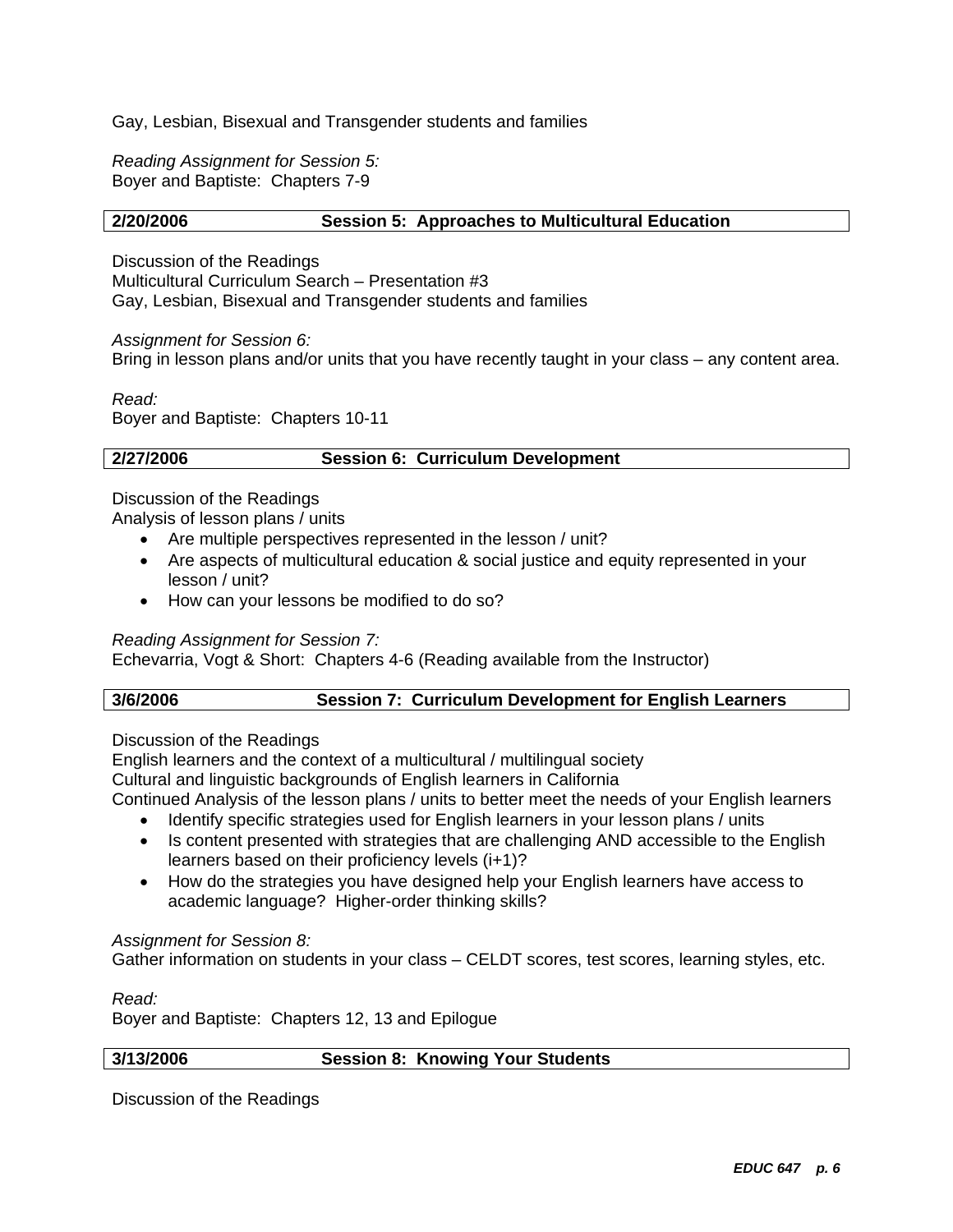# Multicultural Curriculum Search – Presentation #4

Continued Analysis of lesson plans / units to better meet the needs of ALL your students

- Background knowledge
	- o What do you know about your students' prior content knowledge and language proficiency skills?
	- o What do you know about your students' lives, families, communities, cultures, histories that you can incorporate into your lesson / unit?
	- o What do you know about your students' learning styles?
	- $\circ$  Taking the knowledge of your students' backgrounds prior knowledge and cultures – and incorporating it into your lesson / unit.

*Reading Assignment for Session 9:* Sleeter: Chapters 1-2

| 3/20/2006 | <b>Session 9: Social Justice and Equity Curriculum</b> |  |
|-----------|--------------------------------------------------------|--|
|           |                                                        |  |

Discussion of the Readings

Multicultural Curriculum Search – Presentation #5

Continued Analysis of lesson plans / units to better meet the needs of ALL your students

- How will your students demonstrate mastery of the content and language standards / objectives?
- What varied authentic products will be produced?
- What multilevel assessment criteria will be used to accommodate students at various language proficiency levels and/or students' varied learning styles?

*Reading Assignment for Session 10:*  Sleeter: Chapters 3-4

# **4/3/2006 Session 10: Social Justice and Equity Curriculum**

Discussion of the Readings

Multicultural Curriculum Search – Presentation #6 Work on Multicultural Education / Social Justice and Equity Curriculum

*Assignment for Session 11:* 

Bring a draft of the first two sections of your unit / practicum (Students, Objectives) Bring all resources your unit / practicum will be based upon

*Read:*  Sleeter: Chapters 5-6

# **4/10/2006 Session 11: Critical Analysis of Our Work**

Discussion of the Readings

In Grade Level Groups – K-6 and 7-12 (2-3 per group), analyze the following components of each student's unit / practicum – use the criteria outlined in the syllabus and discussed in class: Multicultural Curriculum with a focus on Social Justice and Equity **Students Objectives** 

Students will work in their groups to suggest improvements upon unit / practicum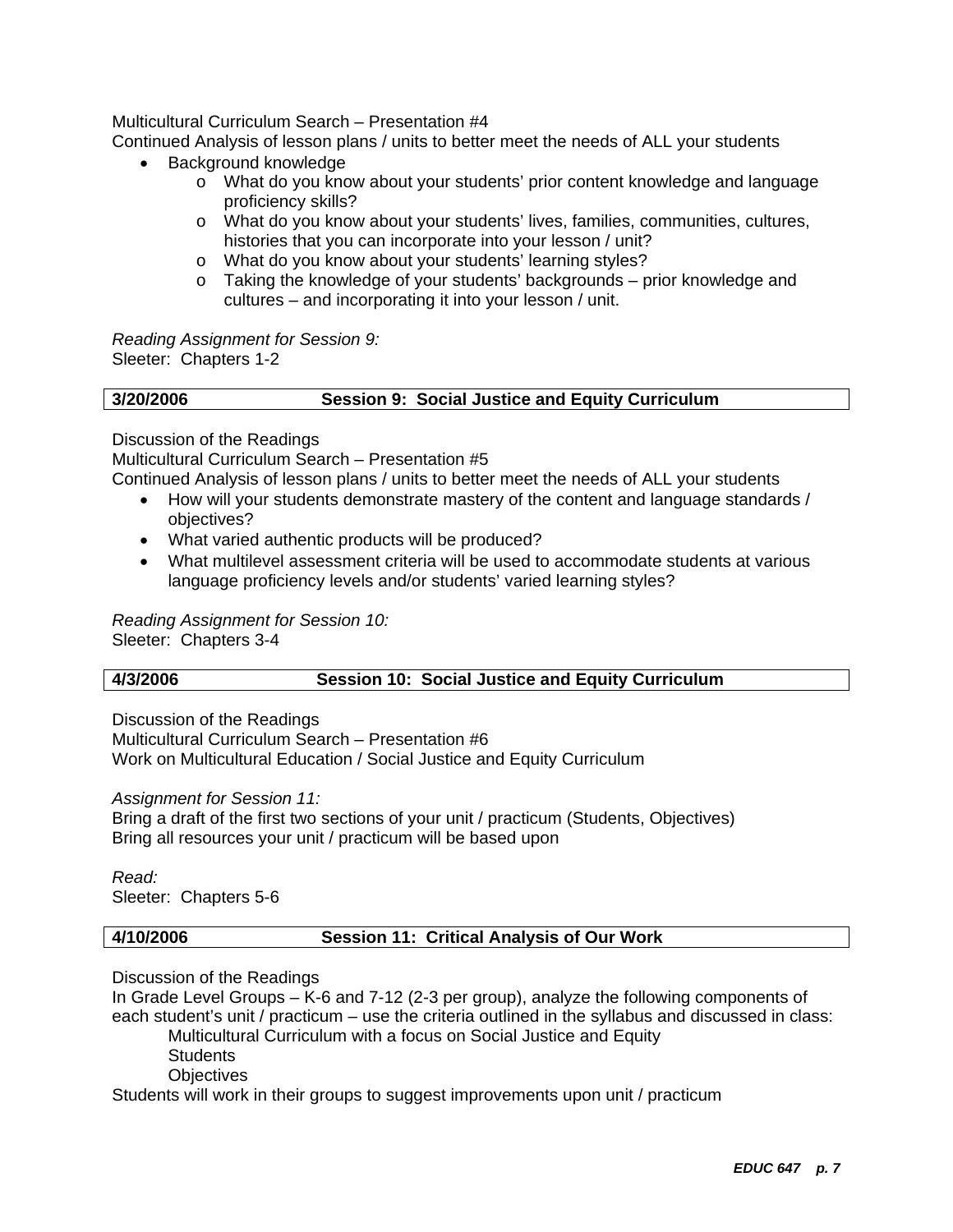*Assignment for Session 12:* 

Bring a draft of the final sections of your unit / practicum (Assessment, SDAIE strategies, Writeup, Resource List)

*Read:*  Sleeter: Chapters 7-8

### **4/17/2006 Session 12: Critical Analysis of Our Work**

Discussion of the Readings

In Content Area groups (2-3 per group), analyze the following components of each student's unit / practicum – use the criteria outlined in the syllabus and discussed in class:

Assessment SDAIE Strategies Write-up Resource Lists Students will work in their groups to suggest improvements upon unit / practicum

*Assignment for Session 13:*  Bring a draft of your entire unit / practicum

*Read:*  Sleeter: Chapter 9

### **4/24/2006 Session 13: Critical Analysis of Our Work**

Discussion of the Readings

Using the Teaching Performance Expectations (TPEs), work in pairs to assess whether each unit / practicum meets each expectation

Add / modify each unit or practicum so that it meets each TPE

In groups, write drafts of reflective statements based on TPEs covered in the unit / practicum

**5/1/2006 Session 14: Final Presentations** 

Final Presentations: Multicultural Curriculum Units / Self-Developed Practicum Course Evaluations